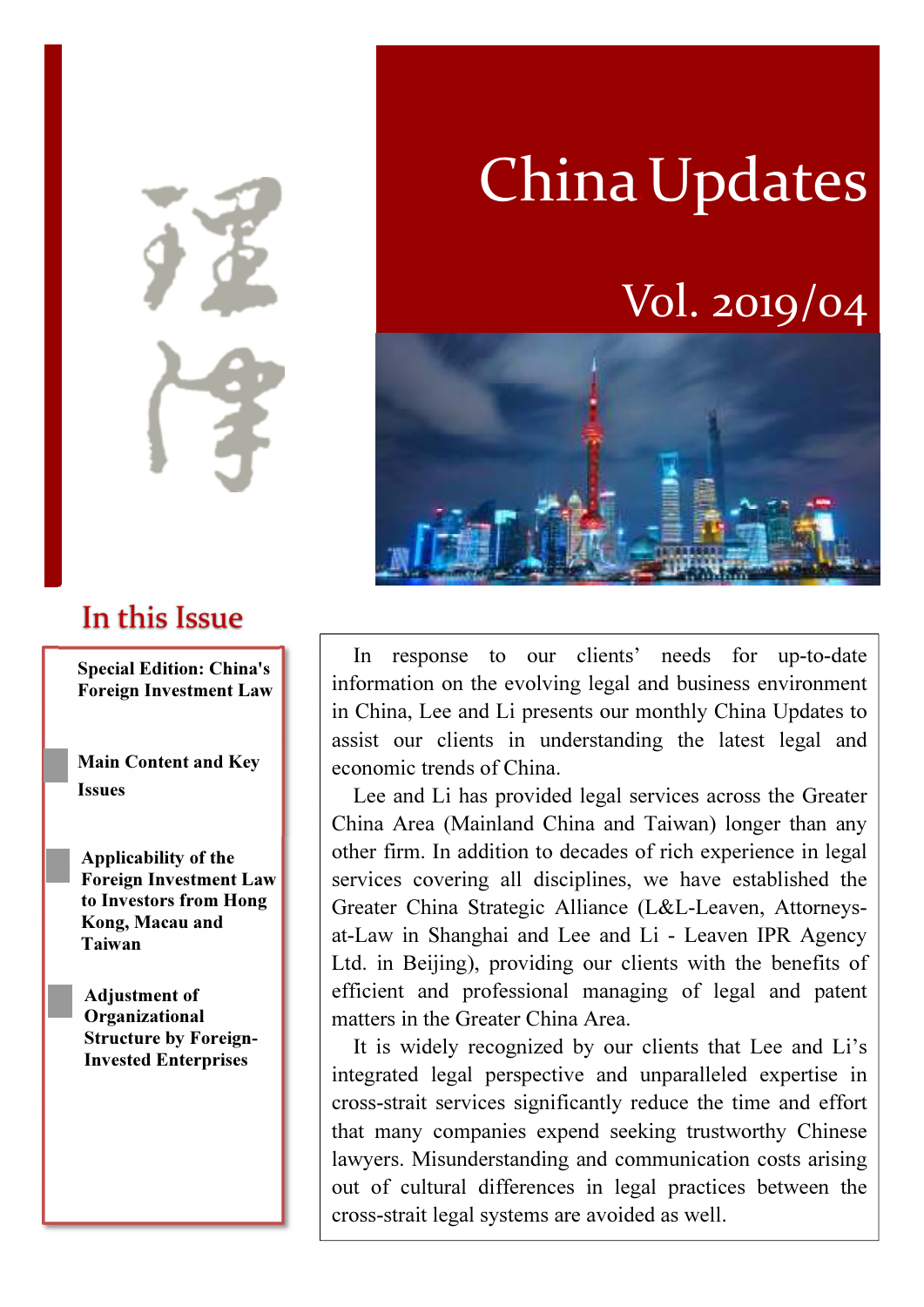### The PRC's Foreign Investment Law will become effective on January 1, 2020.

The Foreign Investment Law of the People's Republic of China (the "Foreign Investment Law") was deliberated and approved on March 15, 2019 at the 2nd session of the 13th National People's Congress (the "NPC") and will be effective on January 1, 2020.

The following summary will introduce the main content and key issues of the Foreign Investment Law, explore its applicability to investors from Hong Kong, Macau and Taiwan, and describe the corporate structure adjustment to be made by foreign-invested enterprises in response to this new Law.

#### I. Main Content and Key Issues

The Foreign Investment Law is enacted to further liberalize the market for foreign investments, protect the legitimate rights and interests of foreign investors, and provide relevant guidelines for supervising foreign investment. The main content includes:

1. Pre-Entry National Treatment and Negative List Management:

During the investment approval stage, the foreign investment shall not be treated less favorable than the domestic investment, except those fall into the industries listed in the "Market Access by Foreign Investors Special Administrative Measures (Negative List)."

2. Equal Treatment of both Domestic and Foreign Investment:

Foreign-invested enterprises may, in accordance with this Law, equally enjoy the state policies concerning the support for enterprise operation. The rights and obligations of the foreign-invested enterprises shall not be increased or decreased without legal basis. For instance, with respect to the approval required by foreign investors for the investment in specific industries, the competent authority should review the applications for approval by using the same standards and procedures as the applications by domestic investors.



Law Updates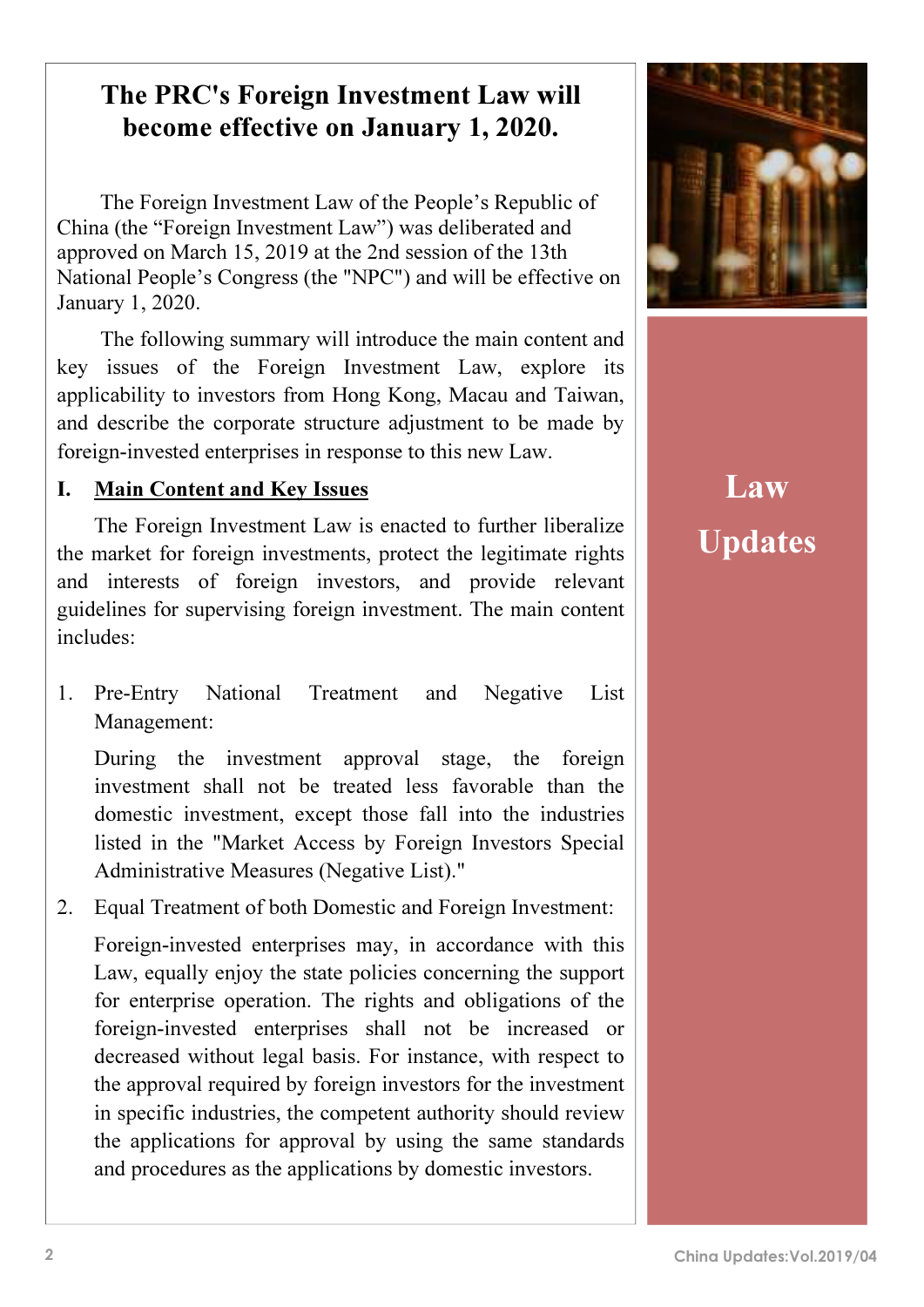The Foreign Investment Law is established to increase the transparency of investment policies, ensure that foreigninvested enterprises are granted equal access to the market (for example, governmental procurement, or the establishment and application of official or industry standards), improve the service to foreign investors, and encourage and provide guidance to foreign investors based on relevant regulations.

4. Protection and Management:

The Foreign Investment Law seeks to increase the protection to the intellectual property rights of foreign-invested enterprises. For example, administrative agencies are prohibited from forcing the foreign-invested enterprises to transfer proprietary technologies. The terms and conditions for technology cooperation shall be determined through negotiation among the investors based on the principles of fairness and equality.

#### II. Applicability of the Foreign Investment Law to Investors from Hong Kong, Macau and Taiwan.

While it has not been clearly provided in the Foreign Investment Law whether this Law will be applicable to investments from Hong Kong, Macau and Taiwan, it has been a long-standing practice in China that such investors are treated in accordance with the standards applicable to foreign investors.

State Council Premier Li Keqiang has clearly expressed in a press conference with domestic and international media: "The Foreign Investment Law may be used as a reference in relation to the investments from Hong Kong, Macau and Taiwan. Moreover, the institutional arrangements and actual practices that have long been in place and proven effective will go on." The State Council will establish relevant regulations or policy documents to effectively protect the legitimate rights and interests of the investors from Hong Kong, Macau and Taiwan.



Law Updates